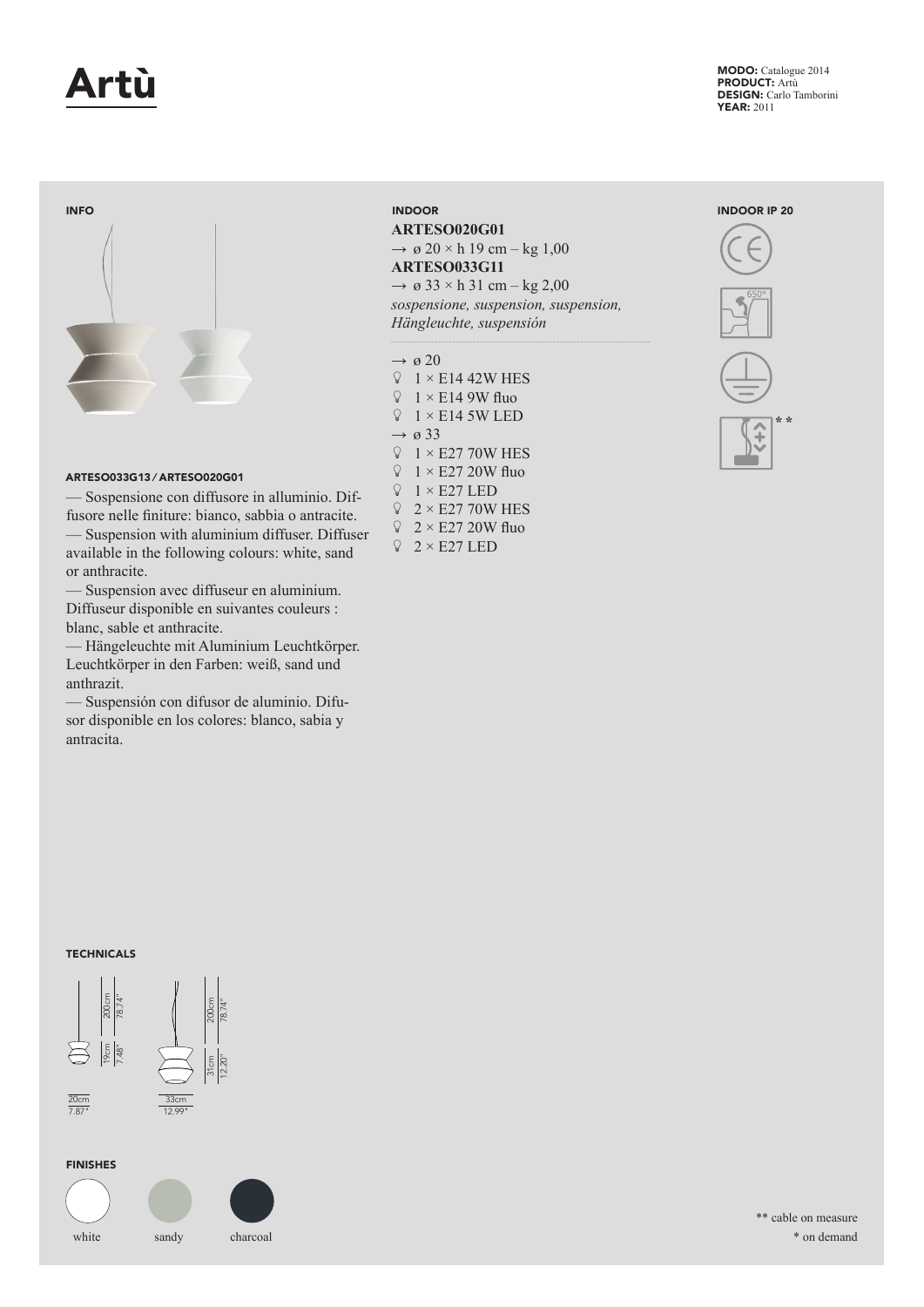

MODO: Catalogue 2014 PRODUCT: Artù DESIGN: Carlo Tamborini YEAR: 2011

### INFO



### ARTETA070G01 ⁄ ARTETP050G01

— Lampada da tavolino, tavolo e terra con diffusore in alluminio. Struttura verniciata bianco o antracite opaco. Diffusore nelle finiture: bianco, sabbia o antracite opaco.

— Small table, table and floor lamp with aluminium diffuser. Painted matt white or anthracite structure. Diffuser available in the following colours: white, sand or anthracite.

— Petit lampe de table, lampe de table et lampadaire avec diffuseur en aluminium. Structure verni mat blanc ou anthracite. Diffuseur disponible en suivantes couleurs : blanc, sable et anthracite.

— Kleine Tischleuchte, Tischleuchte und Stehleuchte mit Aluminium Leuchtkörper. Struktur in matt weiß oder anthrazit. Leuchtkörper in den Farben: weiß, sand und anthrazit. — Lámpara pequeña de sorbremesa, de sobremesa y de pie con difusor de aluminio. Estructura lacada mate blanco y antracita. Difusor disponible en los colores: blanco, sabia y antracita.

### **TECHNICALS**



### FINISHES





# **ARTETP050G01**

 $\rightarrow \varnothing$  20 × h 50 cm *lampada da tavolino, small table lamp, petite lampe de table, Kleine Tischleuchte, lámpara pequeña de sobremesa* 

# **ARTETA070G01**

 $\rightarrow \varnothing$  33 × h 70 cm *lampada da tavolo, table lamp, lampe de table, Tischleuchte, lámpara de sorbremesa*

- $\rightarrow \emptyset$  20
- $\sqrt{2}$  1 × E14 42W HES
- $\sqrt{2}$  1 × E14 9W fluo
- $\sqrt{2}$  1 × E14 5W LED
- $\rightarrow \emptyset$  33
- $\sqrt{2}$  × E27 70W HES
- $\sqrt{2} \times$  E27 20W fluo
- $\sqrt{2} \times E27$  LED

## INDOOR IP 20